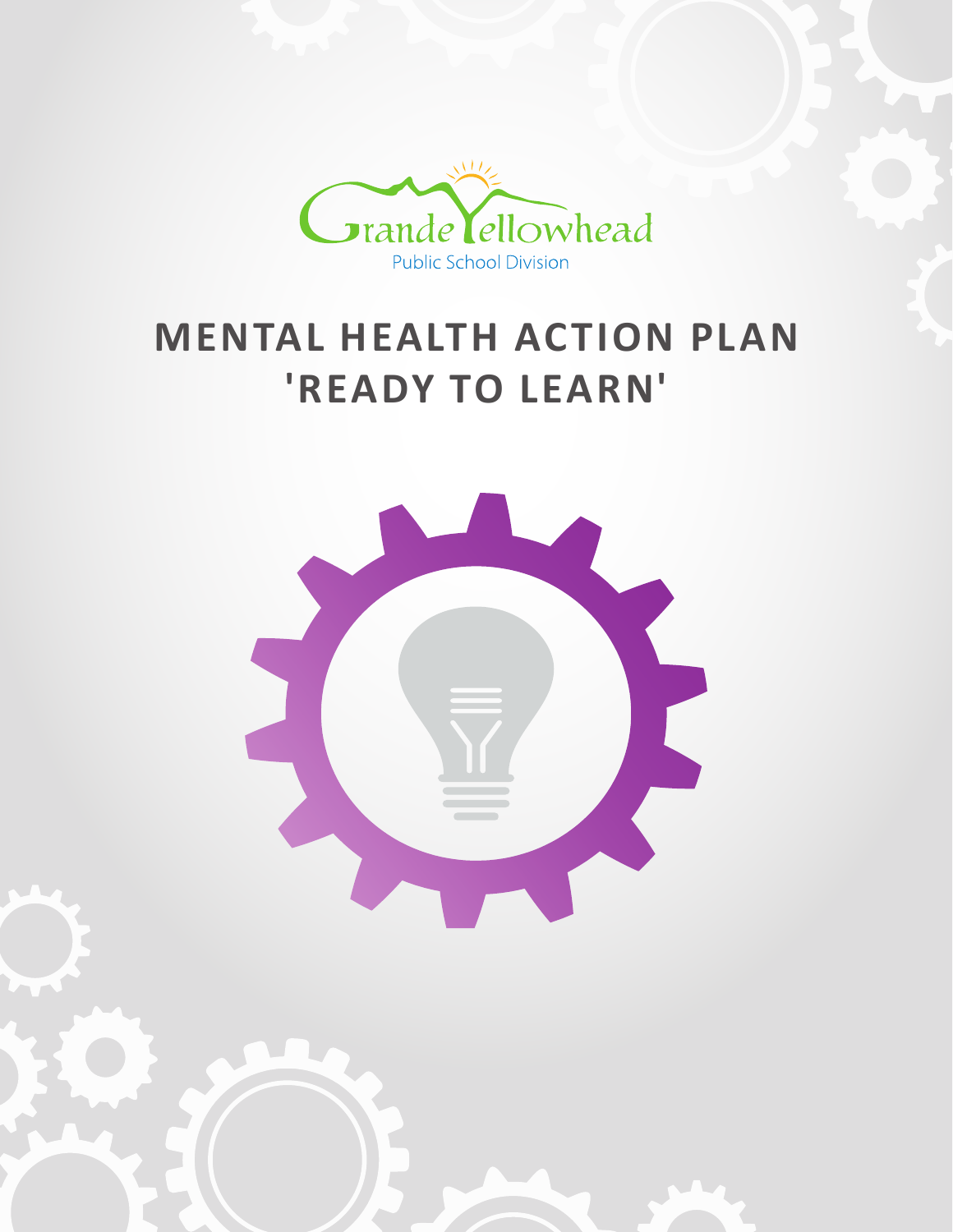**MENTAL HEALTH ACTION PLAN** At Grande Yellowhead, we firmly believe that if we are to improve student learning, students must be 'ready to learn'.<br>Working closely with the division's Health and Wellness Committee. a team consisting of the Learning Se Working closely with the division's Health and Wellness Committee, a team consisting of the Learning Services supervisors of Curriculum and Instruction/ First Nations, Metis and Inuit, and Inclusive Learning; the Project Coordinator of the Mental Health Capacity Building Team and the Family School Liaison Coordinator, collaborated together to build a comprehensive mental health plan under the umbrella of self-regulation. We believe if we can understand and reduce the stressors in our learning environments, help students learn what it feels like to be calm, and help our students develop strategies that help then get back to calm when agitated, we will encourage optimum learning situations where students are 'ready to learn' and be successful in achieving their dreams. (Shanker & the MEHRIT Centre, 2016).

# THIS 'READY TO LEARN' PLAN ALIGNS WITH THE THREE PRIORITIES OF GRANDE YELLOWHEAD PUBLIC SCHOOL DIVISION: 1. BUILDING LEADERSHIP CAPACITY 3. IMPROVING COMMUNICATIONS 2. IMPROVING STUDENT **LEARNING** *• Building Leadership Capacity*: Instructional leaders will support staff members by deepening their understanding of how to recognize and respond to stress in all its many aspects.

- *• Improving Student Learning*: Students develop strategies to get back to a calm state so they are ready to learn.
- *• Improving Communications*: Clearly communicate the continuum of supports and services available to support mental wellness and how to access them.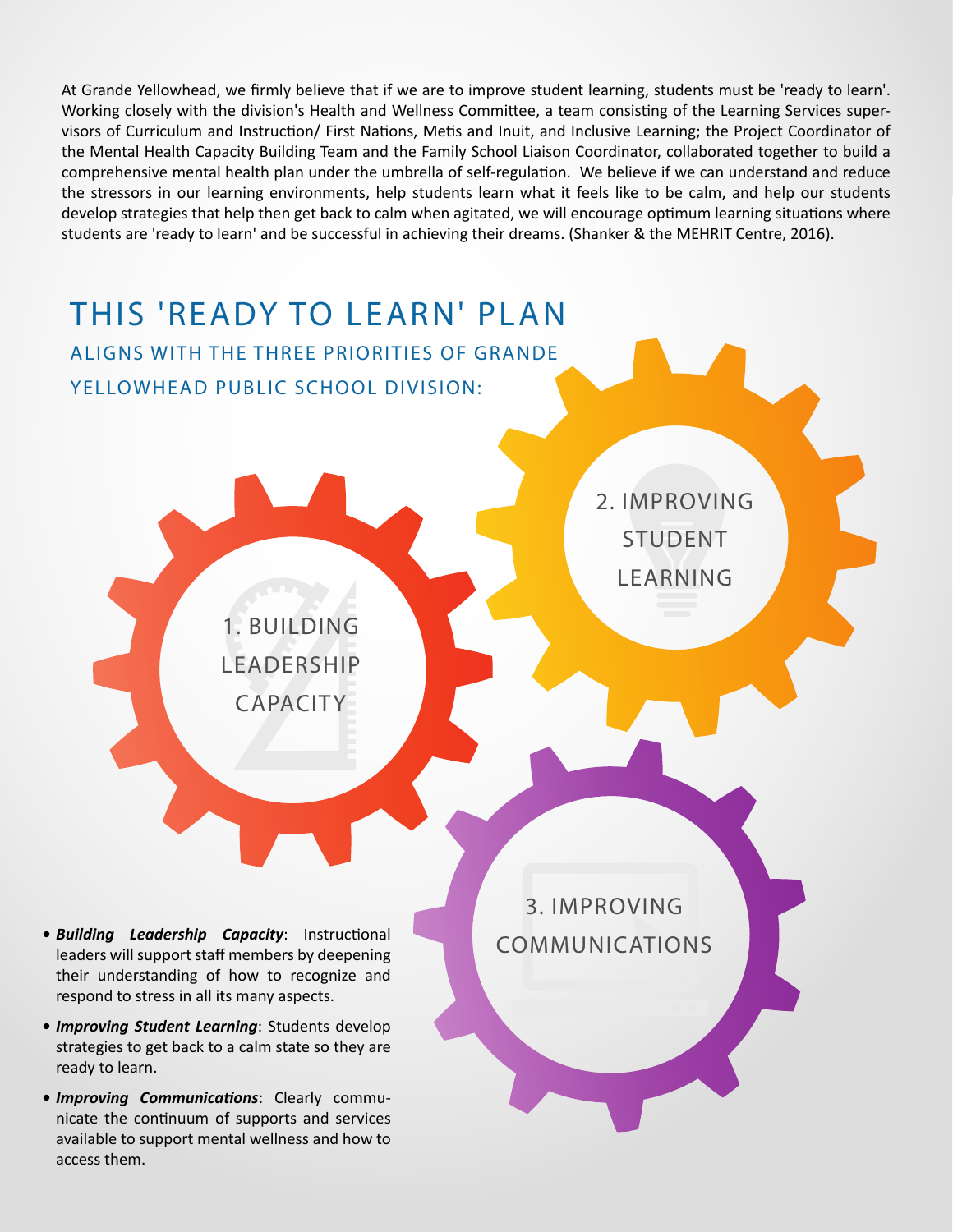## TIER 1

### UNIVERSAL

- Emotional/ Behavioural Lead Teacher (EB) & Occupational Therapists
	- Support a deeper understanding of misbehavior, stress behavior, and how the brain-body responds to trauma

### Family School Liaison Counselors (FSLC)

- Support a deeper understanding of an appropriate referral
- Identify students who require mental health supports

### Health Champions

- Champion the use of universal self –regulation
- Support teachers in the use of universal self-reg strategies.

### Instructional Coaches

◦ Deepen understanding that students need to be in an optimum state to learn

### Learning Support Teachers and Success Coaches (B.E.S.T.)

- Support school staff to have a deeper understanding of Stuart Shanker's work in self-regulation
- Identiify and refer students to FSLCs who require mental health supports

## Success Coaches (B.E.S.T.)

- Faciliatate after-school programming and events for students and families
- Bridge community collaborative supports

# **MENTAL HEALTH ACTION PLAN** *'READY TO LEARN'*

## TIER 2 TARGETED

## Emotional/ Behavioural Lead Teacher (EB)

- Support data collection
- Recommend effective behavior strategies and create behavior intervention plans
- Model effective behavior strategies

### Family School Liaison Counselors (FSLC)

◦ Provide counselling for an identified group of students

## Occupational Therapists

◦ Establish social/Pro social skill development programs and class-wide self-reg strategies

### Health Champions

◦ Guide School Wellness Action Teams (SWAT) to promote health and wellness within the school (5 domains).

## TIER 3 INDIVIDUALIZED

## Emotional/ Behavioural Lead Teacher (EB)

- Establish WISE and behavior interven-
- Support administrators with a crisis intervention plan

### Family School Liaison Counselors (FSLC)

- Provide intense counseling
- Set up team meetings to discuss WISE plans and wrap around services

### Occupational Therapists

- Provide sensory profiles and strategies to support
- Learning Support Teachers
	- Work with the EB Lead, students and staff members in the creation of WISE plans

## TIER 4 SPECIALIZED

## Emotional/ Behavioural Lead Teacher (EB)

- Refer to a mental health therapist; psychiatrist; psychologist
- Support the *Violent Threat Risk Assessment* process

## Family School Liaison Counselors (FSLC)

- Refer to a mental health therapist; psychiatrist; psychologist
- Debrief with specialized services to ensure school members are aware of necessary supports and services

## Occupational Therapists

- Refer to a mental health therapist; psychiatrist; psychologist
- Work 1-1 on meaningful occupation and purposeful activities.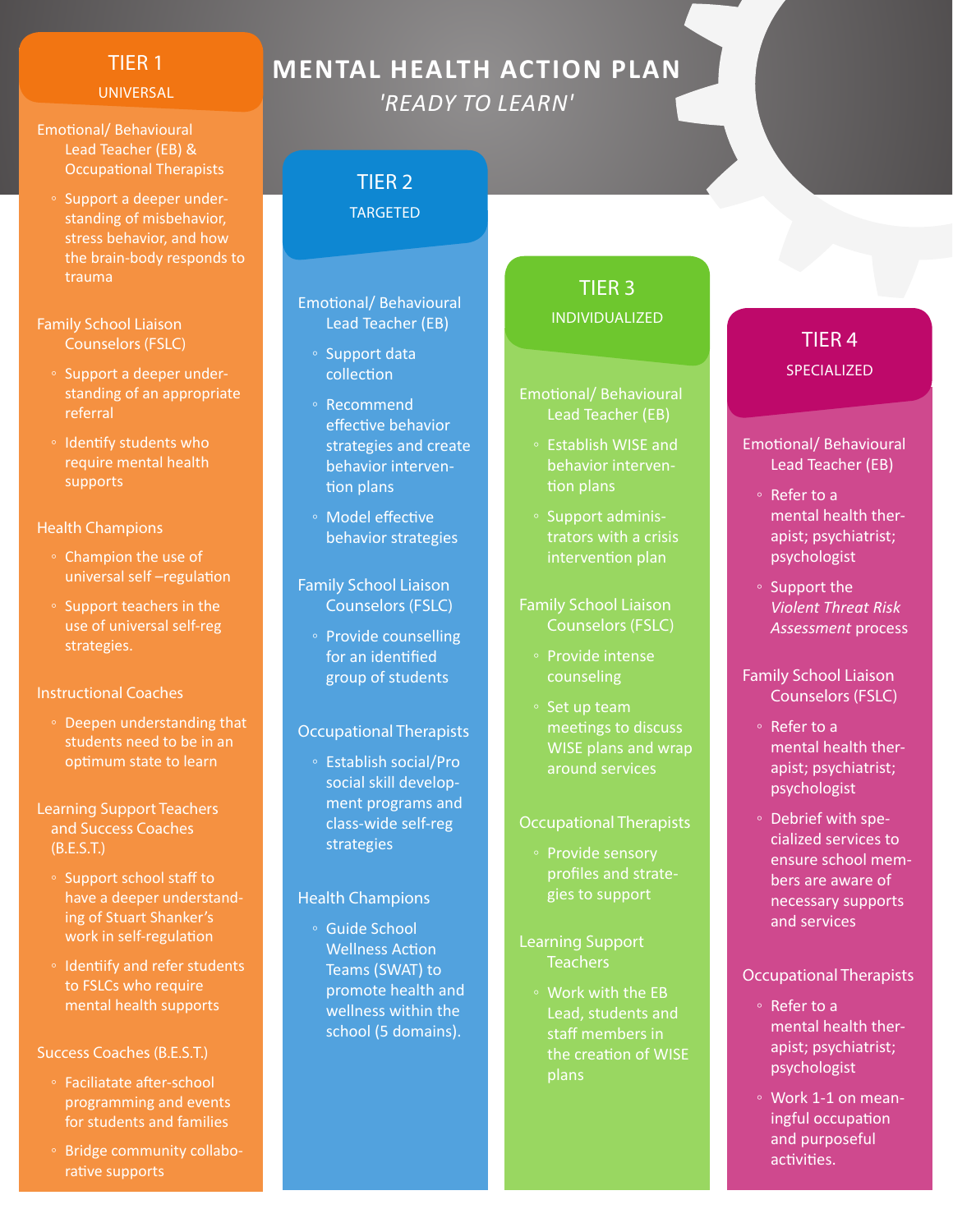# **VISION** Essential Conditions

- Division engages in conversation to deepen understanding and recognition of:
	- How our mental health is impacted by stress;
	- The stressors students may experience and
	- How to respond to stress in all its many aspects.

# ACTION

## The Learning Services team will:

• Provide ongoing information and education about selfregulation and the stress cycle throughout the school year to staff.

# **SUCCESS**

## **Indicators**

- Staff members use a common language.
- Self-regulation visuals are present in our schools.
- Self-regulation information is available on the division and school website and is shared in school communities.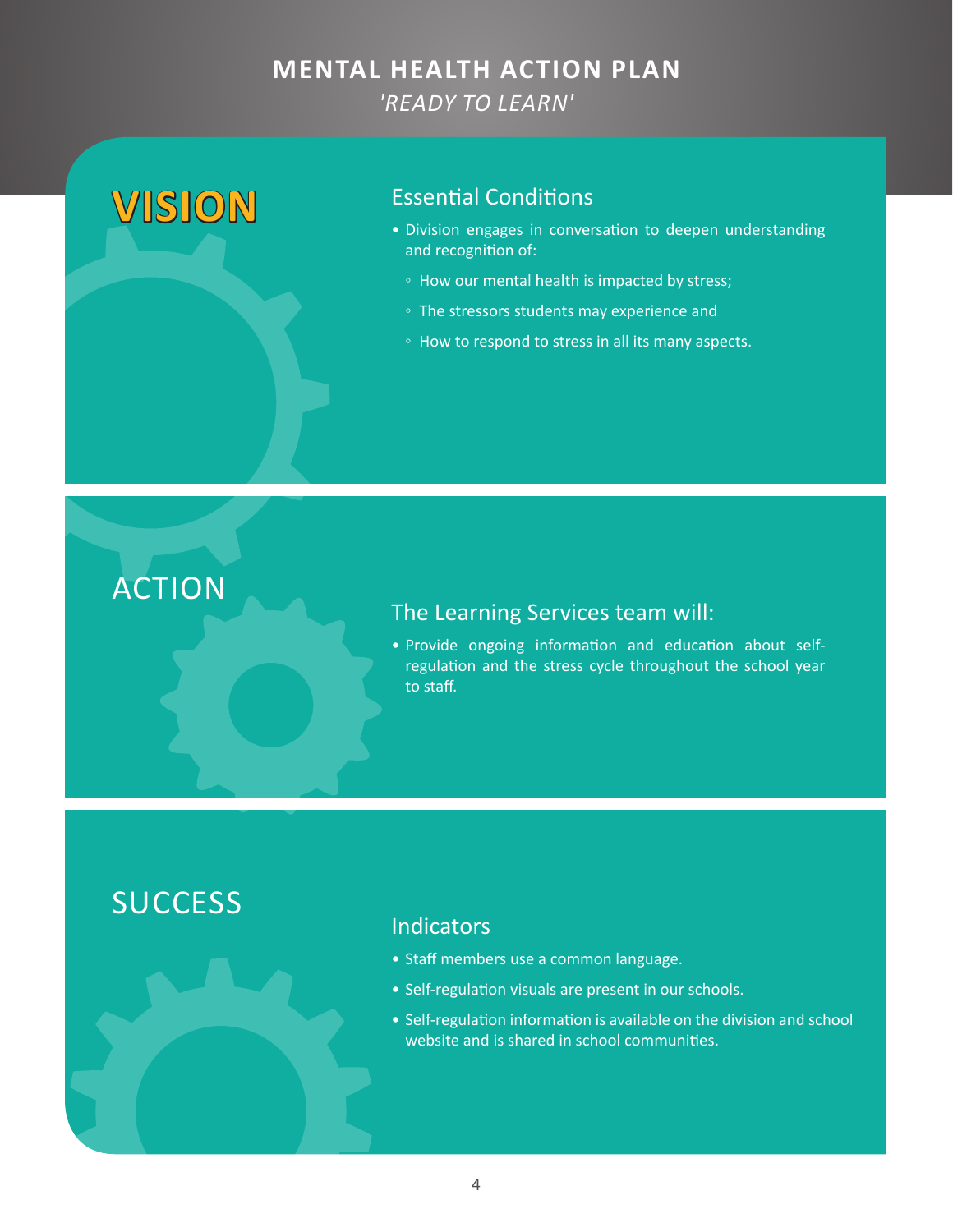# **LEADERSHIP** Essential Conditions

- The Learning Services team will work with the school based 'ready to learn' teams to support schools as they implement self- regulation strategies throughout the school environment (Gradual Release of Responsibility) to ensure they:
	- Have a strong understanding of self- regulation;
	- Are able to innovate and apply best practices in self-regulation;
	- Understand change and
	- Collaborate with other self-regulation leaders to mentor new staff.

## ACTION The Learning Services team will:

- Build capacity in understanding self-regulation and how to apply best self-regulation practices;
- Provide guidance to support each school's 'ready to learn' team to determine which self-regulation strategies will be focused on in their site and
- Meet regularly with school's 'ready to learn' team.

- Observe self-regulation strategies being implemented in schools.
- Staff will be acting as 'co-regulators' within schools.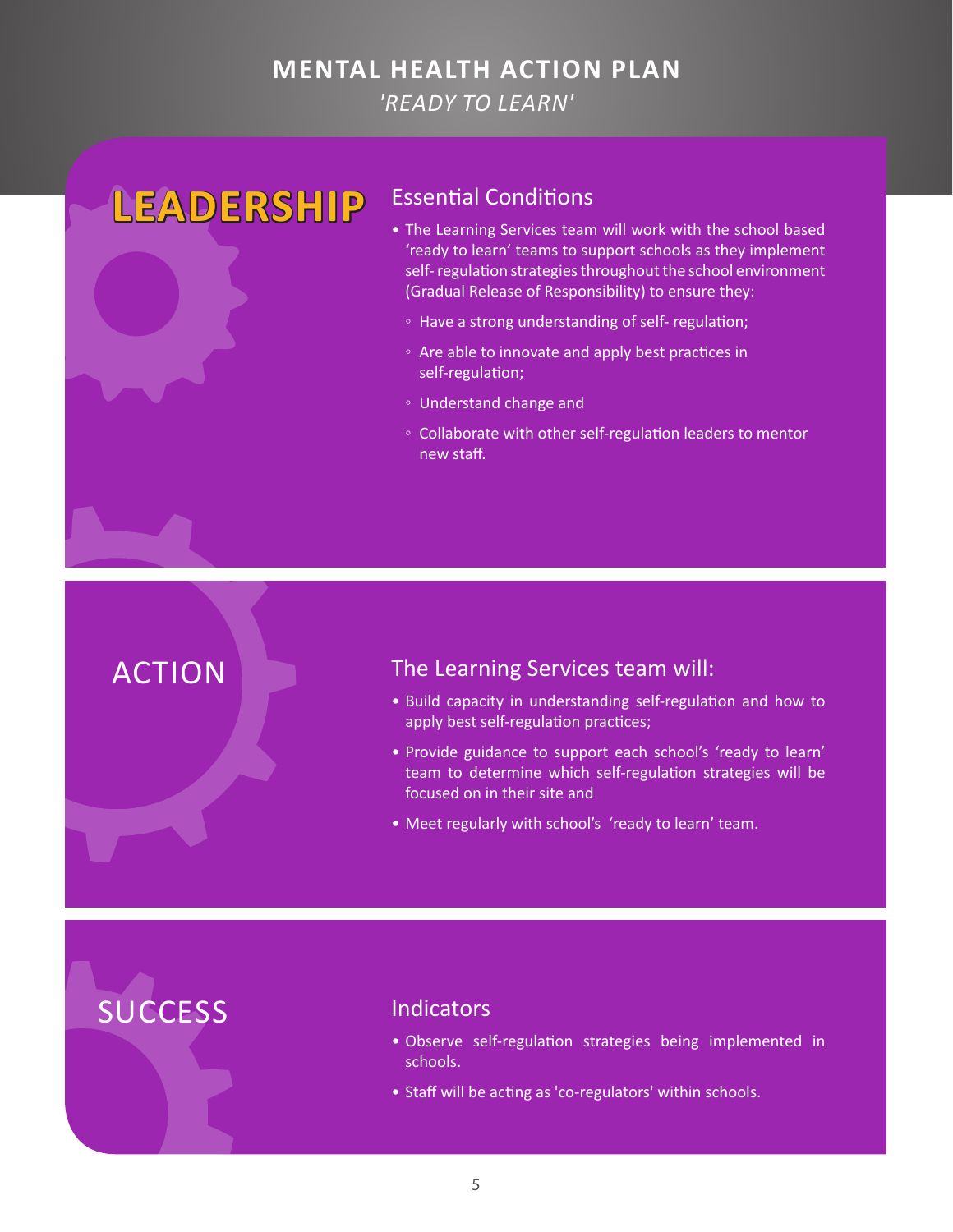# **RESEARCH & EVIDENCE**

## Essential Conditions

- 'Our School' (formerly Tell Them From Me) survey results focused on mental health and relationships.
- Suspension and expulsion data.

# ACTION The Learning Services team will:

- Disaggregate divisional data and share with principals.
- Host a youth symposium in each high school to disaggregate 'Our School' data with high school students.

- Students are able to use strategies to support their mental wellness in schools.
- School administrators and staff implement new strategies.
- Decrease in the number of student suspensions and expulsions.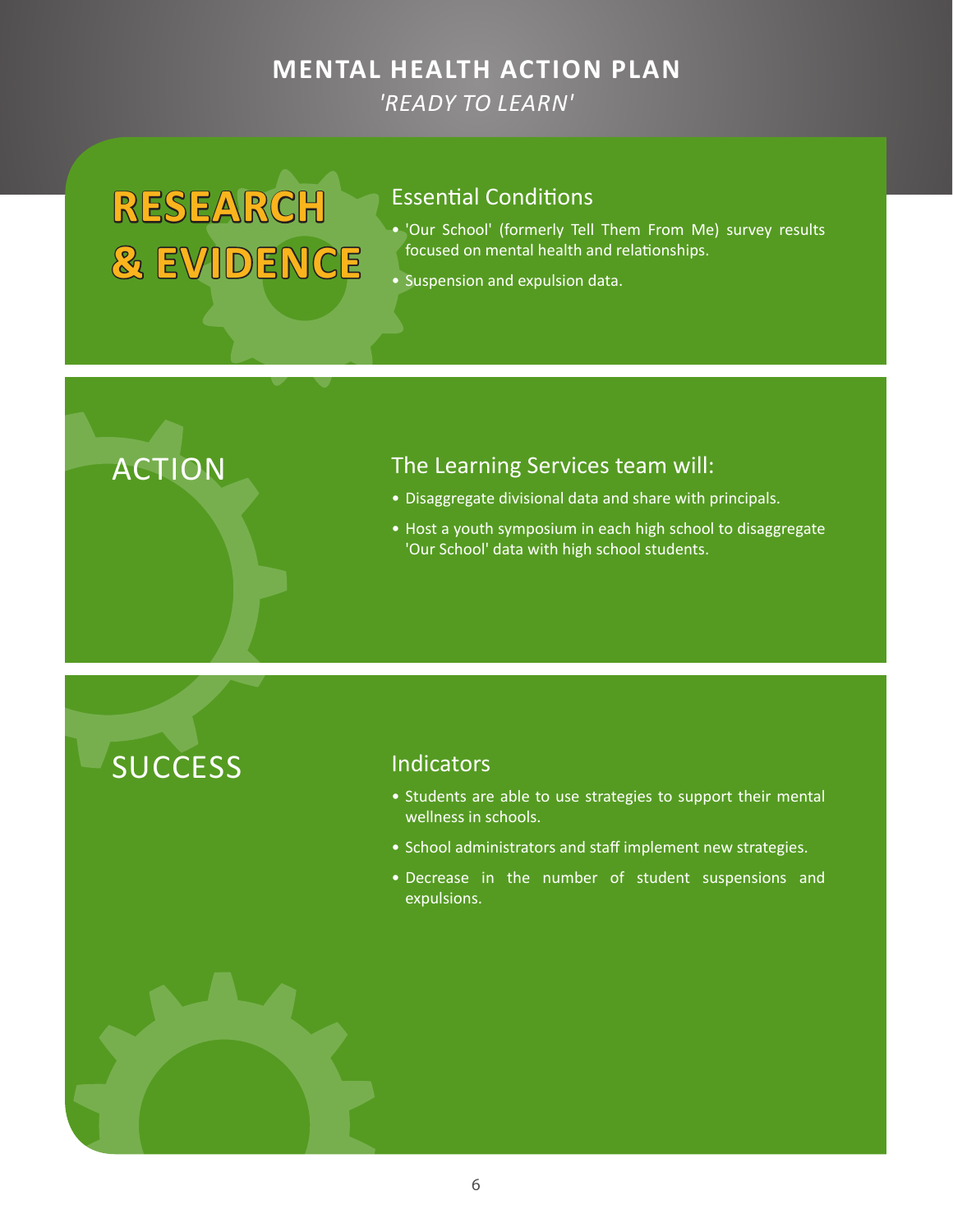# **RESOURCES** Essential Conditions

- '*Calm, Alert, and Learning*' by Stuart Shanker
- '*Self-Reg*' by Stuart Shanker
- Resources from The Merit Centre website

# ACTION

## The Learning Services team will:

- Collaborate with 'ready to learn' team members for the 'Gradual Release of Responsibility' (GRR) that allows teachers to build their own self-regulation spaces, with each school becoming a self-regulation haven in time.
- Collaborate with each other and the school linked team to determine 'what' resources we will support at the division level and how we will ensure we provide ongoing support as these resources become embedded in practice (GRR).

# **SUCCESS**

## **Indicators**

- Observe teachers/students using self-regulation strategies in the learning environment.
- Identified set of 'look fors' that principals can utilize to determine if teachers are applying self-regulation practices.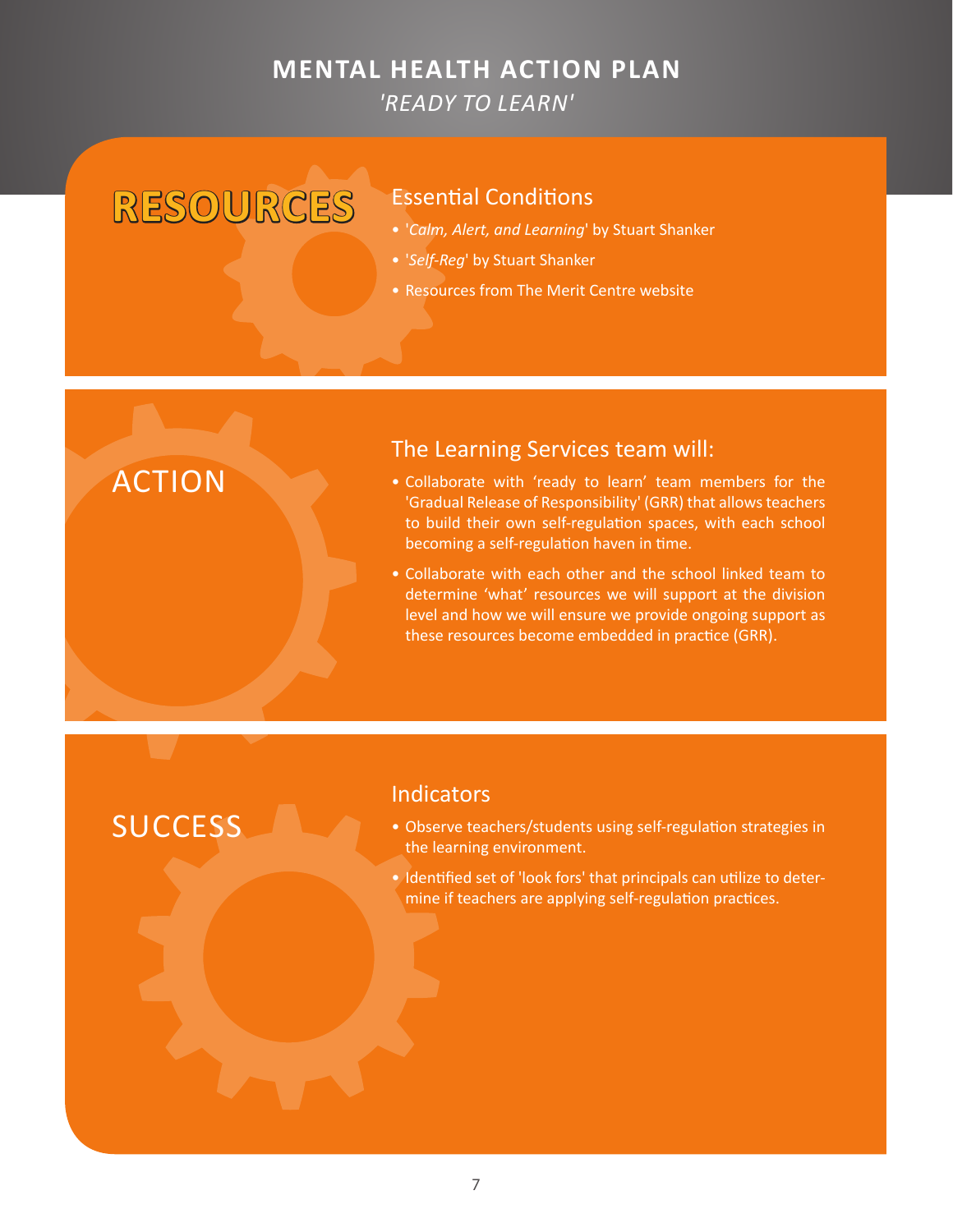# **PROFESSIONAL GROWTH**

## Essential Conditions

• Each schools' 'ready to learn' team, with the support of the Learning Services team members, will collaborate to determine self-regulation strategies to support staff and students in their sites.

## ACTION The Learning Services team will:

- Provide Mental Health First Aid training to senior administration at division office and school administrators.
- Keep up to date with information on self –regulation strategies and share new information with 'ready to learn' teams.

- Administrators are able to recognize and respond to staff and students who may require mental health support.
- A capacity building plan is in place that outlines ongoing professional learning opportunities for staff on a regular basis.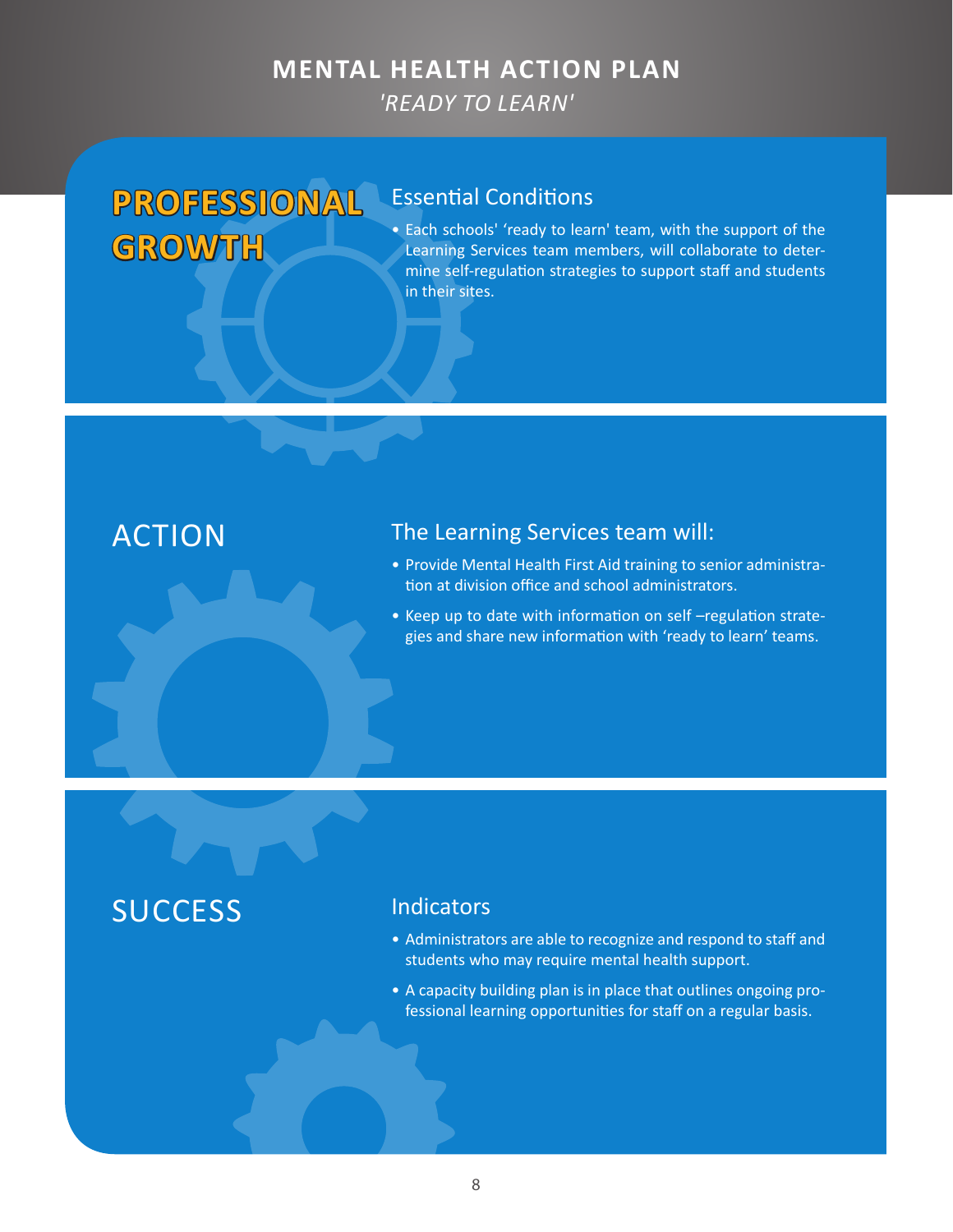# **TIME** Essential Conditions

• School staff are given time and support to trial, enhance and/ or modify self-regulation strategies and reflect on their effect on students' ability to learn.



## ACTION The Learning Services team will:

• Budget for professional learning days for school based 'ready to learn' teams and plan follow up supports including coaching and building communities of practice.

- Time is embedded in every school for professional learning communities.
- Budget line for release days for school based 'ready to learn' team members.
- Process in place for sharing collective expertise developed.
- Follow-up process in place to determine how new learning is being implemented into teaching practice and determine the impact on student learning.